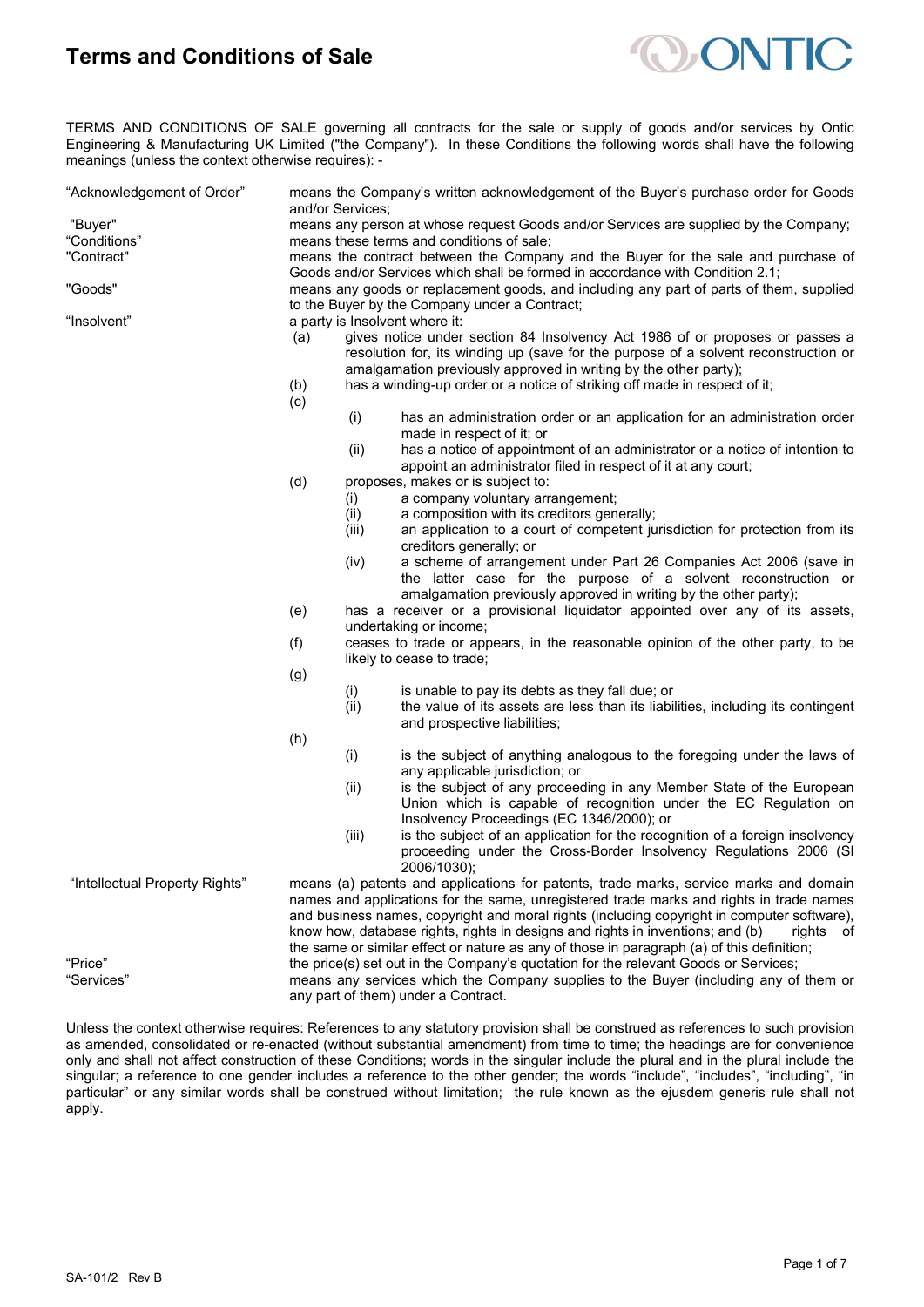

## **1. Application of Terms**

- 1.1. Subject only to any variation under Condition 1.3, every Contract shall incorporate the Acknowledgement of Order and these Conditions to the exclusion of all other terms and conditions (including any terms or conditions which the Buyer purports to apply under any purchase order, confirmation of order, specification or other document).
- 1.2. No terms or conditions endorsed on, delivered with or contained in the Buyer's purchase order, confirmation of order, specification or other document shall form part of the Contract simply as a result of such document being referred to in the Contract.
- 1.3. These Conditions apply to all the Company's sales and any variation to these Conditions shall have no effect unless expressly agreed in writing and signed by a director or other authorised person on behalf of the Company.

## **2. Formation & Parties**

- 2.1. The Buyer's order (in whatever manner communicated) to the Company is and shall be deemed to be an offer by the Buyer to purchase the Goods and/or Services upon these Conditions. Acceptance occurs and the Contract is formed only upon the Company despatching to the Buyer its Acknowledgement of Order or (if earlier) the Company delivers the Goods to the Buyer and/or commences performance of the Services.
- 2.2. A quotation by the Company does not constitute an offer. Quotations are valid for the period of 30 days from date of issue and may be withdrawn at any time.
- 2.3 The Buyer shall ensure that the terms of its order and any applicable specification are complete and accurate.
- 2.4. The Contract is not cancellable by the Buyer without express written agreement of a director or other authorised person on behalf of the Company and subject to Condition 2.5 below.
- 2.5. If the Company agrees cancellation by the Buyer, the Buyer shall indemnify the Company in full against all expenses incurred up to the time of cancellation together with all loss of profits (direct and indirect) incurred or suffered by the Company arising from or in connection with such cancellation in any way whatsoever.

#### **3. Price**

- 3.1. Unless otherwise set out in the Acknowledgement of Order, any Goods supplied by the Company to the Buyer under a Contract shall be FCA (Company's premises as set out on Acknowledgement of Order) (as defined in Incoterms 2010). To the extent only of any conflict or inconsistency between the delivery terms set out in the Acknowledgement of Order forming part of this Contract and this Condition 3.1, the terms of the Acknowledgement of Order shall take precedence.
- 3.2. Subject to Condition 3.3, the Price will be firm fixed or, if agreed by the parties in writing, subject to an agreed variation of price dependent on the time scale and prevailing economic conditions.
- 3.3. The Company reserves the right to vary the Price due to a change in or insufficiency of Buyer's instructions or attributable to reasons relating to duties, taxes, exchange rates, bank or other finance handling charges or other costs of whatever nature including (but not restricted to) those applicable to yearly price lists where the Price is determined by the date of delivery.

## **4. Delivery**

- 4.1. Unless otherwise agreed in writing delivery dates are estimates only. Time of delivery is not of the essence of the Contract. Unless otherwise stated, delivery periods commence from date of Acknowledgement of Order. The Company shall use its reasonable endeavours to deliver the Goods by the stated delivery date (or if no delivery date is stated, within a reasonable time) and perform the Services at the time(s) specified in the Acknowledgement of Order (or if no performance time is stated, within a reasonable time), but may suspend or delay delivery and/or performance and, subject to the other provisions of the Contract, shall not be liable for any direct, indirect or consequential loss (all three of which terms include, without limitation, pure economic loss, loss of profits, loss of business, depletion of goodwill and similar loss), costs, damages, charges or expenses whatsoever caused directly or indirectly by any late delivery or any non-delivery of Goods (or any instalment) or any later performance or non-performance of Services owing to any occurrence whatsoever beyond the Company's reasonable control. The Buyer shall not be entitled to refuse to accept late delivery and/or performance or treat late delivery and/or performance as grounds to terminate or rescind the Contract unless such delay exceeds 270 days.
- 4.2. The Company may at its option deliver by instalments; each instalment shall constitute a separate Contract. Default in delivery or defect in any one such instalment shall not entitle the Buyer to repudiate the Contract nor to cancel subsequent instalments.
- 4.3. The Buyer shall take delivery of the Goods within seven days of the Company giving it notice that the Goods are ready for delivery.
- 4.4. In relation to Services, the Company shall supply the Services to the Buyer in accordance with the Contract in all material respects.
- 4.5. If for any reason the Buyer has failed to collect Goods on the expiry of the seventh day following notification of readiness for despatch or has otherwise failed to take delivery or caused the Company to be unable to deliver the Goods on time because the Buyer has not provided appropriate instructions, documents, licenses or authorisations, then upon the seventh day following notification of the readiness of the Goods for despatch:
	- (a) risk in the Goods shall pass to the Buyer (including for loss or damage caused by the Company's negligence);
	- (b) the Goods shall be deemed to have been delivered;
	- (c) the Company may store the Goods until delivery, whereupon the Buyer shall be liable for all related costs and expenses (including, without limitation, storage and insurance).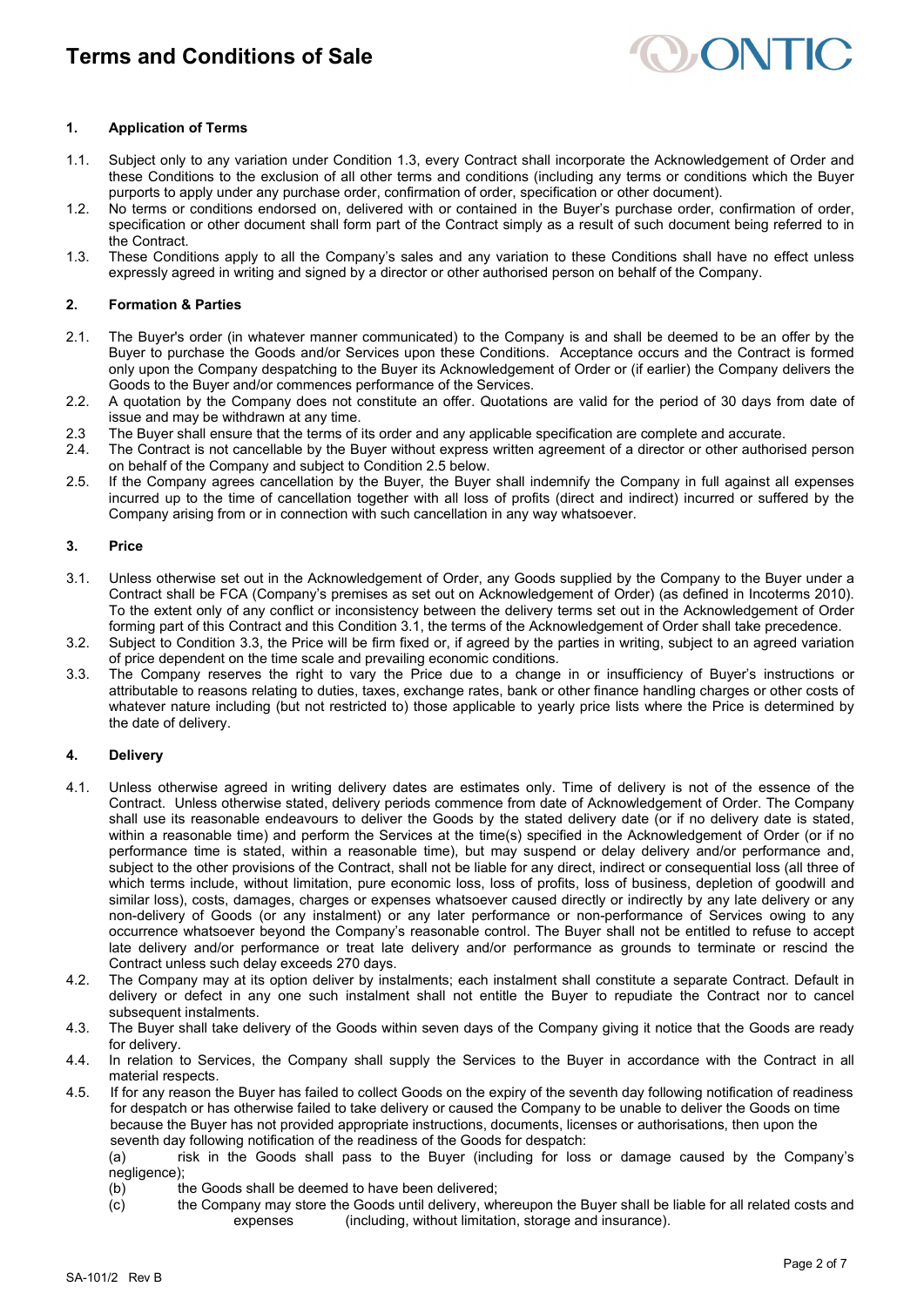

- 4.6. In respect of credit, stated delivery periods shall commence only upon receipt of a letter of credit complying in all respects with the Company's requirements.
- 4.7. The quantity of any consignment of Goods as recorded by the Company on delivery shall be conclusive evidence of the quantity received by the Buyer on delivery unless the Buyer can provide conclusive evidence proving the contrary.
- 4.8. Without prejudice to the other provisions of these Conditions, any liability of the Company for non-delivery of Goods shall be limited to (at the Company's option) replacing the Goods within a reasonable time, or issuing a credit note at the pro rata Contact rate against any invoice raised for such Goods.
- 4.9. Unless otherwise expressly agreed by the parties in writing and/or the Contract is expressly made subject to a conflicting Incoterm (in which case such Incoterm shall prevail), the Buyer shall provide at the delivery point (or shall procure there is provided) at the Buyer's sole expense adequate and appropriate equipment and manual labour for loading the Goods.

## **5. Risk**

- 5.1. Subject to Condition 4.5(a), the Goods are at the risk of the Buyer from the time of delivery.
- 5.2. Unless otherwise expressly agreed by the parties in writing and/or the Contract is expressly made subject to a conflicting Incoterm (in which case such Incoterm shall prevail), the Company shall not be liable for loss or damage to Goods in transit.

## **6. Inspection**

- 6.1. The Buyer shall inspect the Goods immediately upon receipt and shall be deemed to have accepted the Goods as delivered if it fails to notify the Company of any defect or lack of conformity with the Contract within 10 days after receipt.
- 6.2. The Company shall make good shortages notified to it under Condition 6.1 as soon as reasonably practicable but shall not be liable for any other losses, claims, demands, actions, costs, expenses and liabilities whatsoever arising from such shortage.

## **7. Warranty**

- 7.1. The warranty periods for Goods delivered and Services performed by the Company under any Contract shall be 12 months from delivery of Goods in accordance with Condition 4 or completion of the relevant stage of performance in respect of Services (as applicable) (the "Warranty Period"). Where Goods are delivered to the Buyer in connection with the performance of any Services, the shorter of the Warranty Period for Goods and the Warranty Period for Services shall be the only applicable Warranty Period.
- 7.2. The Company warrants that Goods and/or Services (as applicable) will be free from defects in material and workmanship under normal use and service for the Warranty Period (the "Warranty"). If, prior to expiry of the relevant Warranty Period, and subject always to the other provisions of this Condition 7: (a) any Goods are found to be defective in material or workmanship, the Company shall, at its option, repair or replace such Goods at its expense with reasonable promptness; (b) any Services are found to be defective in materials used or workmanship, the Company shall, at its option, re-

perform the Services at its expense with reasonable promptness or refund the Price.

- 7.3. Where a defect in the Goods (which was not discoverable on inspection of the Goods in accordance with Condition 6.1) arises after acceptance of the Goods in accordance with Condition 6.1 and in respect of all defects in the Services , the Buyer shall provide the Company with written notice of a claimed defect within 14 days after the defect becomes apparent to the Buyer. Said notice will contain reasonable proof that the claimed defect is covered by the Warranty setout in these Conditions, and this shall remain subject to confirmation and verification by the Company. The Company's Return Material Authorization ("RMA") number(s) for any Goods the subject of the Warranty claim will be used to authenticate the claim upon receipt by the Company. Failure to have the Company's RMA number(s) for Goods marked on the Buyer's notice of claim will invalidate Warranty consideration.
- 7.4. Any Goods and/or Services determined by the Company to have a No Fault Found ("NFF") shall result in the Buyer being liable to the Company for inspection, test and recertification charges (including, where applicable, transportation charges) and any relevant Goods shall be returned to the Buyer FCA (Company's premises as set out on Acknowledgement of Order) (as defined in Incoterms 2010).
- 7.5. If the Company approves a Warranty request, the Company's obligation under the Warranty (and the Buyer's remedy) is limited to the repair or replacement of the relevant Goods and/or re-performance or refund of the Services (as applicable). In the event that the Company agrees to replace defective Goods, the Buyer shall dispose of the defective Goods in accordance with the Company's instructions. The Company shall ship any repaired or replaced Goods to the Buyer DAP (as defined in Incoterms 2010).
- 7.6. The Company's liability under the Warranty applies only to defects appearing before the Buyer makes any modification or alteration to the Goods and/or any materials connected to the Services (as applicable) and whilst the Goods and/or other relevant materials are being properly used, handled, maintained or stored in accordance with the Company's instructions. In particular the Company shall not be liable in the case of defects arising from normal deterioration or improper or faulty handling, operation, maintenance or processing by the Buyer or any third party.
- 7.7. The Warranty does not extend to any new materials or components forming part of Goods and/or Services (as applicable) which are not of the Company's manufacture. In respect of such items the Buyer shall be entitled only to the benefit of any manufacturer's warranty or guarantee the benefit of which the Company is able to obtain.
- 7.8. Where the Buyer has entered into a maintenance agreement with the Company in respect of Goods, the Company shall not be liable under the Warranty unless the Buyer has complied in all material respects with its obligations under such maintenance agreement.
- 7.9. The Warranty set out herein is exclusive. All warranties, conditions and other terms implied by law (whether by statute, common law or otherwise) (save for the conditions set out in section 12 of the Sale of Goods Act 1979 and Sections 2 and 13 of the Supply of Goods and Services Act 1982) are excluded from the Contract.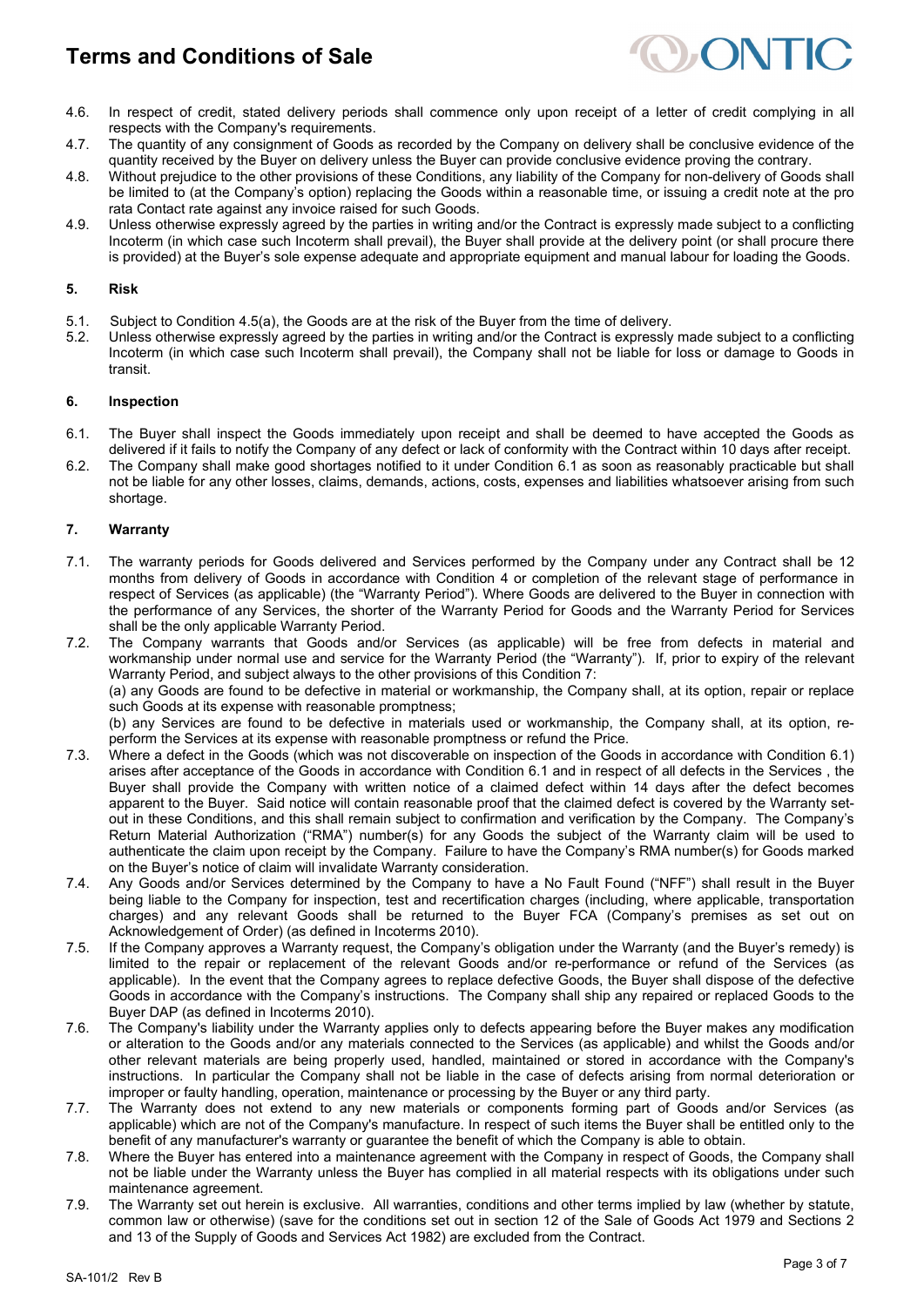

7.10. The Buyer agrees that, following delivery, any work performed on, or the incorporation of any parts into, or repairs made to any of the Goods, which, in each case are not performed or otherwise approved by the Company, shall result in any unexpired portion of the Warranty in respect of those Goods immediately becoming void and disclaimed by the Company, and cause the Buyer to indemnify and keep indemnified the Company in respect of any and all damages and liability resulting from the work performed on, parts incorporated into, or repairs made to the relevant Goods.

## **8. Items Supplied by Buyer & Use of Purchased Parts**

- 8.1. The Buyer shall be liable for all drawings, specifications and/or instructions issued to the Company with orders or pursuant to the Contract and shall indemnify and keep indemnified the Company against all losses, claims, demands, actions, costs, expenses and liabilities directly or indirectly arising out of any error in or omission from such drawings, specifications and instructions and against all costs claims demands and expenses whatsoever in respect of the infringement or potential infringement of any Intellectual Property Rights arising out of the Company's use of such drawings, specifications and/or instructions.
- 8.2. Repairs, maintenance and modification of equipment comprising or containing parts purchased as Goods under the Contract must be performed as specified in the applicable component maintenance or overhaul manual and/or service bulletin by technically competent and appropriately qualified personnel. Any such repairs, maintenance and/or modification must also be performed using tooling and test equipment as specified in the relevant manual or service bulletin and be performed in a repair facility approved by the appropriate governing airworthiness authority (as applicable). In the event Buyer does not comply with the provisions of this Condition 8.2, Buyer agrees to defend, indemnify and hold harmless the Company from any and all claims, loss or expense resulting directly or indirectly from such non-compliance.
- 8.3. The Buyer shall comply with all applicable import and export control laws and regulations and shall hold and continue to hold all licenses, consents, authorisations and permissions required to lawfully receive and use the Goods and/or Services and/or technical data from the Company on the basis set out in the Contract.
- 8.4. The Buyer shall be liable for, and shall indemnify and keep indemnified the Company against, any claims by third parties in respect of or arising out of any use of any Goods purchased under the Contract, save where such liability has arisen as a direct result of the negligence of the Company.

## **9. Limits of Liability**

- 9.1. The Goods are supplied strictly on the terms that the Buyer has satisfied itself of their suitability for its purposes. The Buyer acknowledges that all specifications and details in catalogues, quotations or acknowledgements of order or similar documents or by word of mouth and all forecasts of performances, howsoever given, are approximate only and do not form part of the Contract and that in respect of such specifications, details and forecasts the Company shall be under no liability nor shall the Buyer be entitled to any remedy under the provisions of the Misrepresentation Act 1967.
- 9.2. In the event the Buyer claims the Company has breached any of its obligations under the Contract (whether of warranty or otherwise), the Company may request the return of the Goods (at the Company's expense) and (following return of the relevant Goods) refund to the Buyer the Price (or any part thereof) already paid by the Buyer for those Goods.
- 9.3. Other than as expressly provided in Condition 9.2, in all cases where Buyer claims against the Company pursuant to the Contract, whether such claims are based in contract, tort (including negligence), or under any other legal or equitable theory of law or arise out of or relate to the sale, delivery or use of defective Parts or damage resulting therefrom, Buyer's exclusive remedies, and the Company's sole liability, shall be limited to those specifically provided in Condition 7 (Warranty) and Condition 9.6.
- 9.4. Notwithstanding any other provision of the Contract, the Company shall have no liability to the Buyer for any loss of profit (direct or indirect); loss of revenue, loss of production or loss of business (in each case whether direct or indirect); loss of goodwill, loss of reputation or loss of opportunity (in each case whether direct or indirect); loss of anticipated saving or loss of margin (in each case whether direct or indirect); loss of use of (whether complete or partial) or damage to the Goods or any other property or equipment (whether direct or indirect); liability of the Buyer to third parties (whether direct or indirect); or indirect, consequential or special loss, arising out of or in connection with the Contract, whether in contract, tort, misrepresentation, under statute or otherwise, howsoever caused including by negligence and also including any liability under an indemnity contained in the Contract and/or arising from a breach of, or a failure to perform or defect or delay in performance of, any of the Company's obligations under the Contract.
- 9.5. Nothing in the Contract shall be construed as limiting or excluding the Company's liability under Part 1 of the Consumer Protection Act 1987 or for death or personal injury resulting from its negligence (as defined in Section 1 of the Unfair Contract Terms Act 1977) or for fraud or fraudulent misrepresentation or for any matter which it would be illegal for the Company to exclude or attempt to exclude its liability.
- 9.6 Subject to Condition 9.4 and Condition 9.5, the Company's maximum aggregate liability arising out of or in connection with the Contract, whether in contract, tort, misrepresentation, under statute or otherwise, howsoever caused including by negligence and also including any liability under an indemnity contained in the Contract and/or arising from a breach of, or a failure to perform or defect or delay in performance of, any of the Company's obligations under the Contract shall be limited to 120% of the Price paid and/or payable under the Contract (plus interest).

#### **10. Retention of Title and Termination for Insolvency**

- 10.1. Until the Company has received payment in full of:
	- (a) all sums due to it in respect of the Goods; and
	- (b) all sums owed to it on any account by the Buyer, whether arising out of this or any other contract,
- legal and beneficial ownership in the Goods shall remain in the Company.
- 10.2. Until ownership of the Goods has passed to the Buyer, the Buyer shall:
- (a) hold the Goods on a fiduciary basis as the Company's bailee;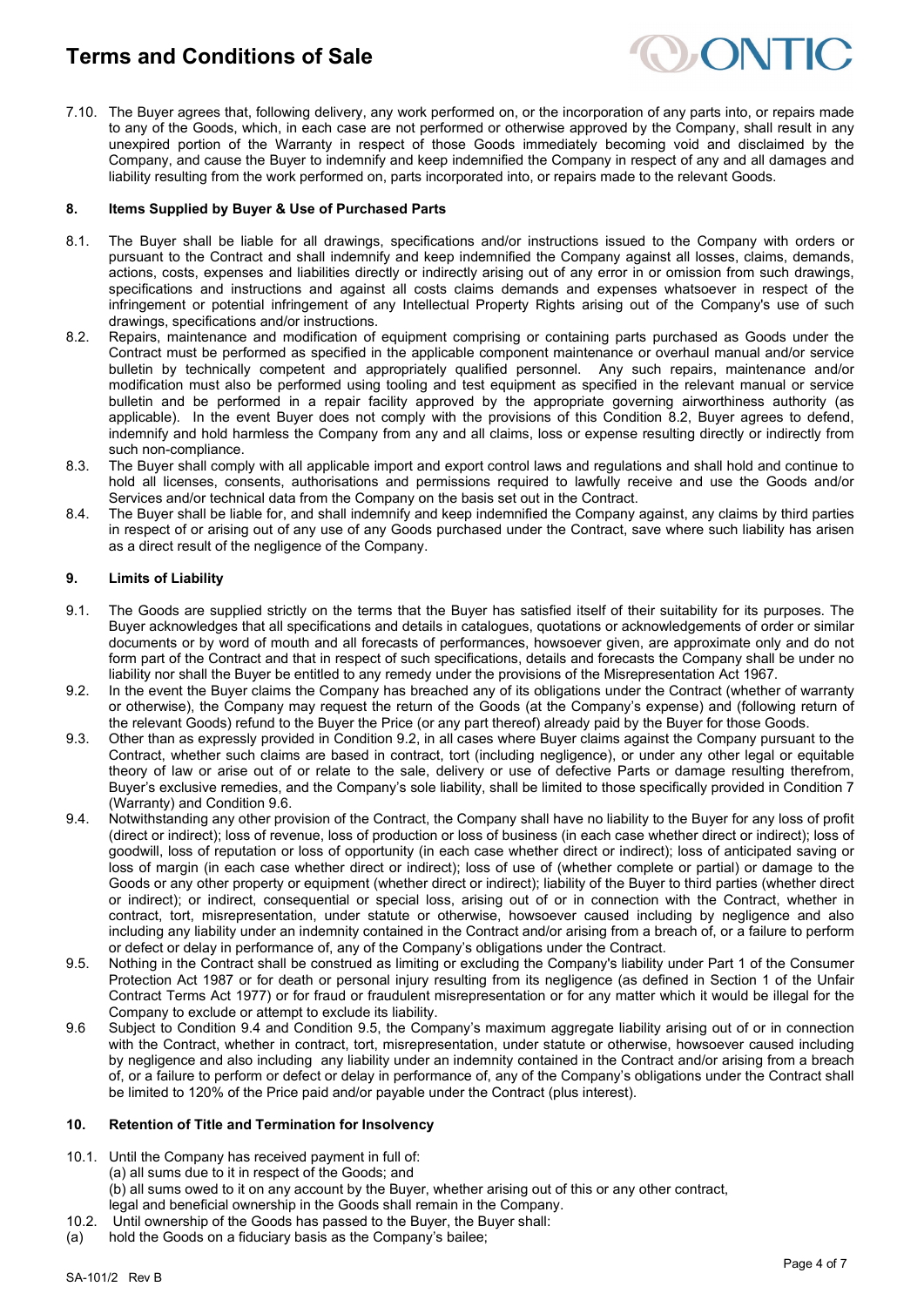

- (b) store the Goods (at no cost to the Company) separately from all other goods of the Buyer or any third party in such a way that they remain readily identifiable as the Company's property;
- (c) not destroy, deface or obscure any identifying mark or packaging on or relating to the Goods;<br>(d) not, without the Company's prior written consent, annex any Goods to its premises;
- not, without the Company's prior written consent, annex any Goods to its premises;
- (e) maintain the Goods in satisfactory condition; and
- (f) keep the Goods insured for their full price against all risks to the reasonable satisfaction of the Company, whenever requested by the Company produce a copy of the policy of insurance to the Company and procure that any insurance proceeds received in respect of lost or damaged Goods are paid to the Company, to the extent required to satisfy the indebtedness of the Buyer to the Company.
- 10.3. The Buyer may use and resell the Goods in the ordinary course of its business before ownership has passed to it, provided that the Buyer shall be permitted to make sales solely on the following conditions:
- (a) any sale shall be effected at full market value;<br>(b) any sale shall be a sale of the Buyer's prope
- any sale shall be a sale of the Buyer's property on the Buyer's own behalf and the Buyer shall deal as principal when making such a sale;
- (c) the Buyer shall hold such part of the proceeds of sale as represents the amount owed by the Buyer to the Company in trust for the Company and shall account to the Company accordingly; and
- (d) the Buyer shall include a retention of title clause in the form of this Condition 10 in its sale contract with its customer.<br>10.4. The Buyer's right to possession, use and resale of the Goods shall terminate immediatel
- The Buyer's right to possession, use and resale of the Goods shall terminate immediately:
- (a) if the Buyer becomes Insolvent;<br>(b) on the Company giving the Buye
- (b) on the Company giving the Buyer written notice that it has any concerns regarding the financial standing of the Buyer;
- (c) if the Buyer is in breach of any of its obligations under the Contract or any other contract between the Company and the Buyer;
- (d) if the Buyer encumbers or in any way charges any of the Goods; or
- (e) if the Contract expires or terminates for any reason.
- 10.5. The Company shall be entitled to recover payment for the Goods (including by way of court action) notwithstanding that ownership of any of the Goods has not passed from the Company.
- 10.6. The Buyer grants the Company, its agents, employees and sub-contractors an irrevocable licence at any time to enter any premises where the Goods are or may be stored in order to inspect them, or, where the Buyer's right to possession, use and resale has terminated, to recover them.
- 10.7. Where the Company is unable to determine whether any goods are the Goods in respect of which the Buyer's right to possession, use and resale has terminated, the Company shall be deemed to have sold all goods of the kind sold by the Company to the Buyer in the order in which they were invoiced to the Buyer.
- 10.8. If the Buyer's right to possession, use and resale of the Goods terminates in accordance with Condition 10.4, the Company shall be entitled to issue the Buyer with a credit note for all or any part of the price of the Goods together with value added tax thereon.
- 10.9. The Company's rights contained in this Condition 10 shall survive expiry or termination of the Contract however arising.
- 10.10. Notwithstanding any other provision of this Condition 10, the Company may terminate the Contract immediately by giving written notice to that effect to the Buyer if the Buyer becomes Insolvent.
- 10.11. The Buyer shall notify the Company immediately in the event that it becomes or is likely to become Insolvent.

## **11. Payment**

- 11.1. Subject to satisfactory trade, banker's and other requisite references, and where no other terms of payment have been specifically agreed in writing, the Company's terms for Services orders and inland Goods orders are cash payment in full without deduction or set-off.
- 11.2. Unless otherwise specifically agreed in writing, payment for export orders of Goods shall be by advance payment in full, or agreed credit terms subject to satisfactory trade, banker's and other requisite references.
- 11.3. The Company shall be entitled to invoice the Buyer for the Price for the Goods and, where applicable, any packaging, insurance, carriage and/or delivery costs payable by the Buyer in addition to the Price following delivery of the Goods in accordance with Condition 4.
- 11.4. The Company shall be entitled to invoice the Buyer for the Price for the Services following commencement of performance of the Services.
- 11.5. Each invoice shall be payable by the Buyer within 15 days following the date on which the invoice is issued.
- 11.6. No discount or allowance will be made unless specifically stated by the Company in writing. Interest will be charged on all sums due under or by way of damages for breach of the Contract at the rate of 4% per annum above the base rate of HSBC Bank plc from time to time in force and shall be calculated and accrue on a day to day basis from the date on which payment fell due until payment (whether made before of after judgement has been obtained by the Company against the Buyer).
- 11.7. Time for making payment shall be of the essence of the Contract.
- 11.8. The Company may at any time, in its absolute discretion, appropriate any payment made by the Buyer in respect of goods to such outstanding debt as the Company thinks fit, notwithstanding any purported appropriation to the contrary by the Buyer.
- 11.9. The Company shall be entitled without prejudice to its other rights and remedies to cancel the Contract or to postpone any delivery until payment has been received, upon the occurrence of the Buyer becoming Insolvent, the Buyer being likely to become Insolvent or in the event that the Company has reasonable doubts about the Buyer's ability or willingness to pay on the due date.
- 11.10. The Company reserves the right at any time at its discretion to demand security for payment before continuing with an order or delivering Goods or any instalment.
- 11.11. Without prejudice to Condition 11.7, the Company may terminate the Contract immediately by giving written notice to that effect to the Buyer if the Buyer fails to make any payment due to the Company under the Contract or any other contract between the parties on or before the due date.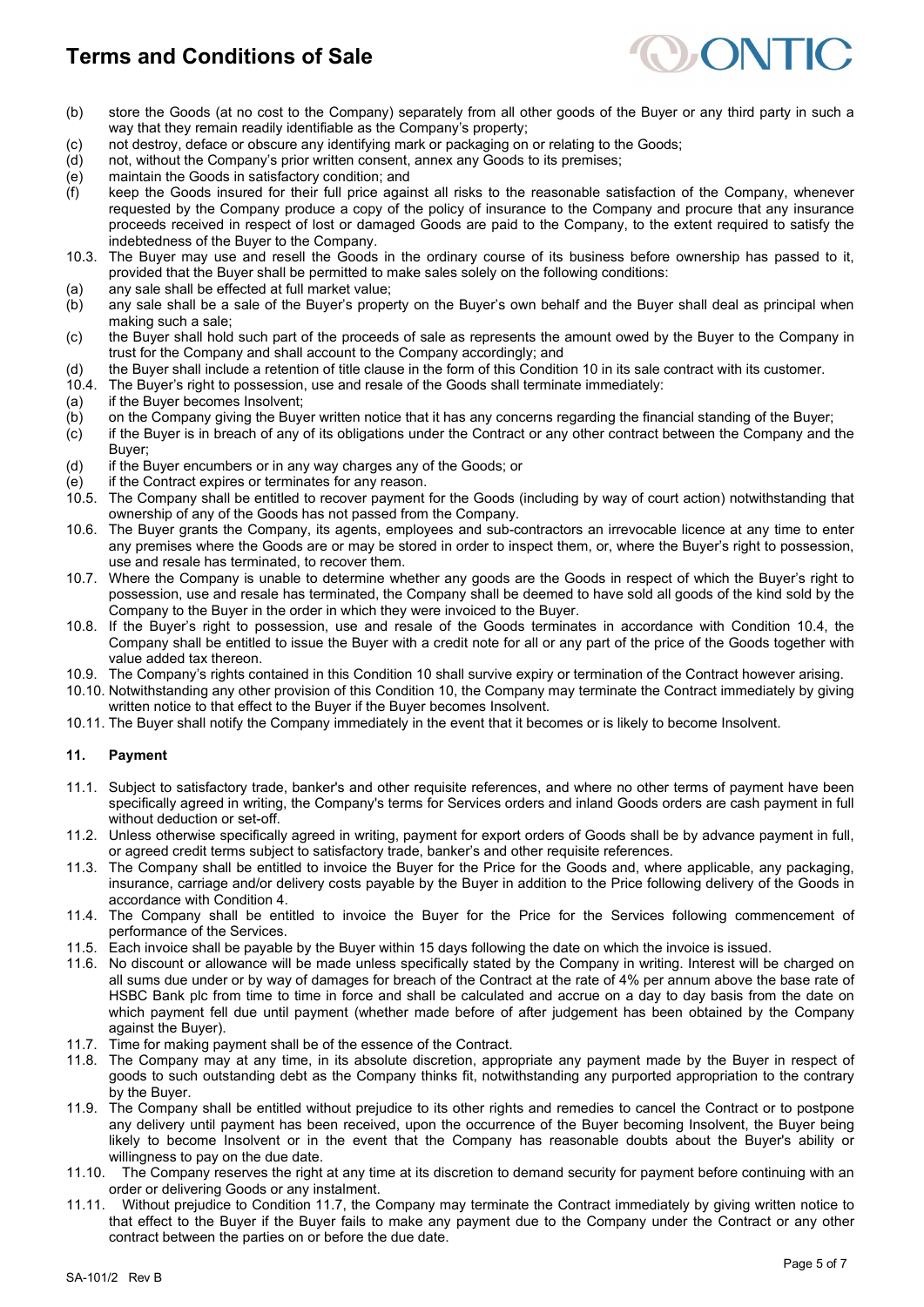

11.12. VAT will be charged at the rate ruling at the time of despatch of the Goods or, if different, the basic tax point (as defined in regulations governing VAT from time to time in force).

#### **12. Premises & Safety**

- 12.1. Where the Company's employees or agents require to enter premises occupied by the Buyer or other premises at which the Contract is required to be performed ("Premises") the Buyer shall:-
	- (a) ensure that the Premises are ready and available so as to enable the Company to perform its obligations and provide to the Company, its employees and agents such information as the Company may reasonably require to permit the Contract to be performed at the Premises;
	- (b) ensure that compliance is being made at the Premises with all relevant provisions of the Health and Safety at Work etc. Act 1974 and other legislation concerning safety and working conditions;
	- (c) draw to the notice of the Company, its employees and agents any hazards on the Premises and issue appropriate warnings and safety equipment;
	- (d) indemnify and keep indemnified the Company against all loss, costs, claims, damages, expenses and other liabilities whatsoever arising out of any failure in whole or in part of the Buyer to comply with its obligations under this Condition 12.1.
- 12.2. If the Buyer shall be in breach of any of its obligations under Condition 12.1 above, the Company shall be entitled to suspend performance of the Contract until such breach shall be remedied to the reasonable satisfaction of the Company.

## **13. Force Majeure**

The Company shall not be liable to the Buyer if unable to carry out any provision of the Contract for any reason beyond its control including (but without limitation) Act of God, change in legislation, war, insurrection, pandemic, riot, civil commotion, epidemic, act or threat of terrorism, lightning, earthquake, fire, flood, drought, storm or extreme weather condition, failure of power supply, lock out, strike, stoppage or other action by employees or third parties in contemplation or furtherance of any dispute or owing to any inability to procure parts or material required for the performance of the Contract.

#### **14. No Waiver**

No waiver of any of the Company's rights under the Contract shall be effective unless in writing signed by an authorised person on behalf of the Company. A waiver shall apply only to the specific circumstances in which it is given and shall be without prejudice to the enforcement of the Company's rights in relation to different circumstances or the recurrence of similar circumstances.

#### **15. Assignment and Sub-Contracting**

- 15.1. The Company may assign, transfer, charge, hold on trust for any person and deal in any other manner with any of its rights under the Contract or any part of it to any person, firm or company.
- 15.2. The Buyer shall not be entitled to assign, transfer, charge, hold on trust for any person or deal in any other manner with any of its rights under the Contract or any part of it without the prior written consent of the Company.
- 15.3. The Company shall be entitled to sub-contract all or any part of the Contract as it may think fit.

#### **16. Notices**

Any notice under the Contract shall be properly given in writing and sent by first class post, telex or facsimile to the address of the intended recipient as stated in the Contract or to such address as the Company and the Buyer from time to time notify to each other as their respective addresses for service and shall be deemed served in the case of postal notice, on the expiry of 48 hours from time of posting, in the case of telex on the recording of the "answer back" code on the sender's machine, and in the case of facsimile, on the expiry of 15 minutes from completion of transmission by the sender.

#### **17. Proprietary Information**

- 17.1. The Buyer shall keep confidential and shall not use or disclose any information of a proprietary or confidential nature which relates to the Company and/or the Company's Group and/or which is used in or otherwise relates to the business, customers, suppliers or financial or other affairs of the Company and/or the Company's Group, which is disclosed to the Buyer (in any form) by or on behalf of the Company (or any member of the Company's Group, its permitted agents or subcontractors) or learnt by the Buyer (or any member of the Buyer's Group, its permitted agents or subcontractors) in connection with the Contract, the Goods and/or Services. The Buyer shall be permitted to use and disclose the same only to the extent necessary to enable it to perform its obligations under the Contract.
- 17.2. Nothing in these Conditions or any Contract shall operate to transfer to the Buyer or to grant to the Buyer any licence or other right to use any of the Company's Intellectual Property Rights, save that the Buyer may use the Company's Intellectual Property Rights in the Goods solely to the extent necessary to use the Goods for the purpose for which they were supplied.
- 17.3. If the Buyer becomes aware of any actual or potential infringement of any of the Company's Intellectual Property Rights by any person, the Buyer shall promptly give written notice of this to the Company and shall, at the request of the Company, provide such assistance as the Company may require in connection with any action that it takes in relation to the actual or potential infringement.